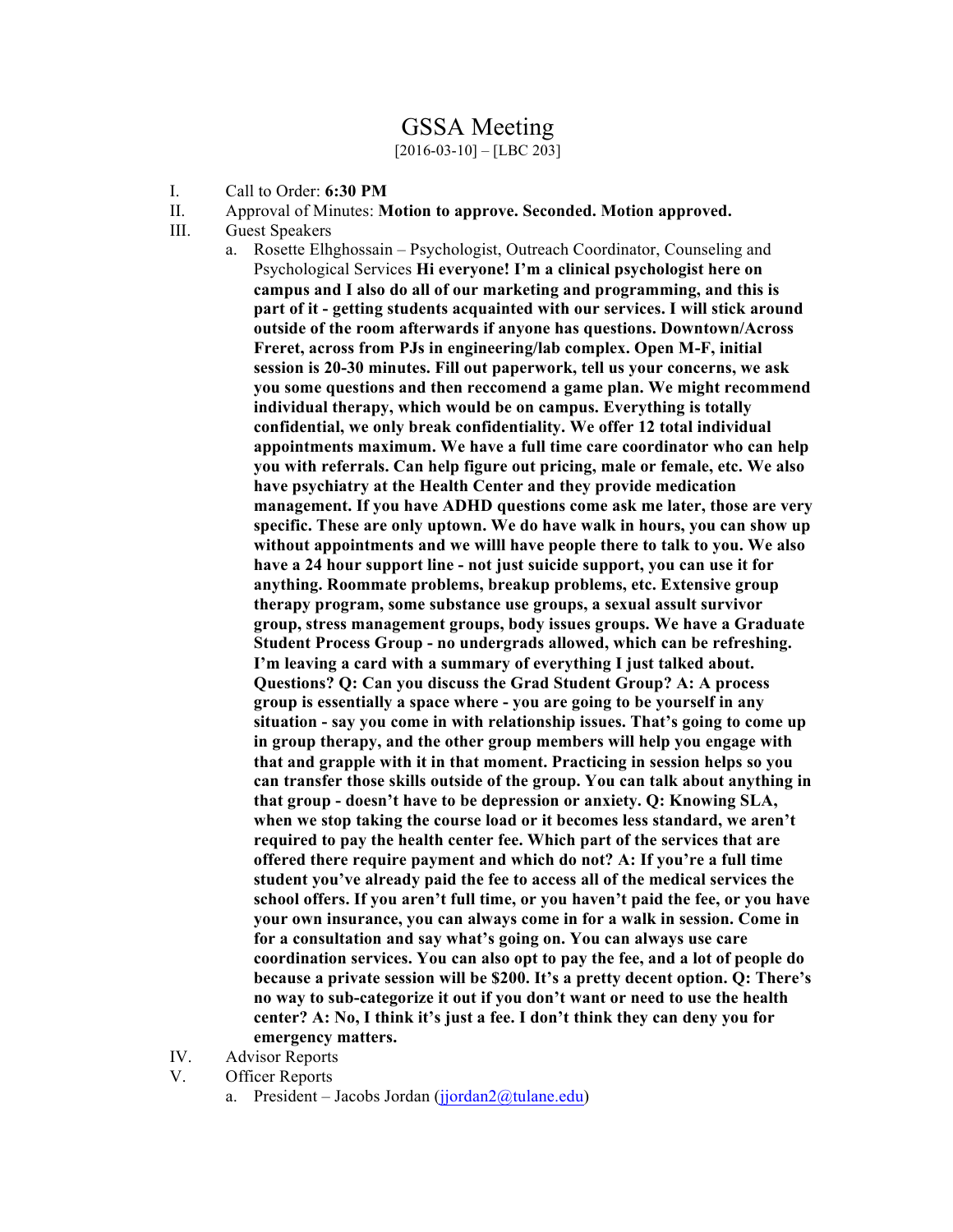- i. Elections 04/07/16: **Newly elected exec board will take over for the next meeting, 04-21. If you are interested in a position, come talk to us. We cannot end that meeting until all of the positions are filled. If we dont have interested people we will have to stay here all night so please come talk to us if you are interested or curious about what each position means.**
- ii. Faculty Awards Committee**: Nominations are all in. If you volunteered to sit on the Committee, you should have gotten an email from me this week. If you did not, I somehow lost your name or never got it if you would like to sit on that, send me an email and I will send out a Doodle poll. We'll meet, convene, it will probably take an hour or two to select the recipient for this year. Email me if interested and I'll be sure to put you on the list. I will send out the packets to the Committee beforehand so we can read everything before the meeting.**
- b. Vice President Nicholas Fears (nfears  $\omega$ tulane.edu)
	- i. June Trivia Bruno's Tavern \$1000: **Request for June Trivia. Don't have the date set yet because I want to leave it open to show the new VP how to set that up and do it. I wanted to go ahead and get the money reserved and off the books so we know where we are with our spending in this fiscal period. Motion to approve. Seconded. Motion passes.**
- c. Treasurer Jordan Adams (jadams15@tulane.edu)
	- i. Budget Committee meeting if there is interest in holding one for the 2016 – 2017 meeting, contact Jordan. **This is where budget presented to GAPSA is determined. Not much change from year to year. Email Jordan if you're interested and she will send out a poll to set a time.**
	- ii. Interested in being Treasurer? Contact Jordan for more info.
	- iii. Fall 2015 Reimbursement issues if you haven't received a reimbursement from up to December 2015, Accounting has been having issues and you MUST contact Jordan to resolve it. **Snafus in accounting. Contact Jordan ASAP - she doesn't know you didn't get reimbursed unless you have told her. If, for some reason, you have an outstanding reimbursement you haven't been paid on, please contact her. Q: What's the liklihood that a department hasn't been reimbursed through an IT? A: Not sure, will have to double check with Jordan to see if there were issues with that or not. Those are typically more streamlined, it's not the same situation you run into with accounting when they cut a check. Reminder - GSSA Funds cannot be used to pay for alcohol if the event is not registered to be an event WITH ALCOHOL. Must be approved as such. There are other avenues to register events beside OrgSync, but grad students with events paid for by GSSA funds must go through OrgSync and our advisor. Not on Jordan's agenda but I'm bringing it up because it has come up. Be mindful of that. Ask me any questions after the meeting.**

|  | iv. Event Requests – total requested \$1780 |  |  |  |
|--|---------------------------------------------|--|--|--|
|  |                                             |  |  |  |

| <b>Department</b> | Event                | <b>Date</b> | Amoun    |  |
|-------------------|----------------------|-------------|----------|--|
|                   |                      |             |          |  |
| Anthropology      | Colloquium Reception | 4/01/16     | \$100.00 |  |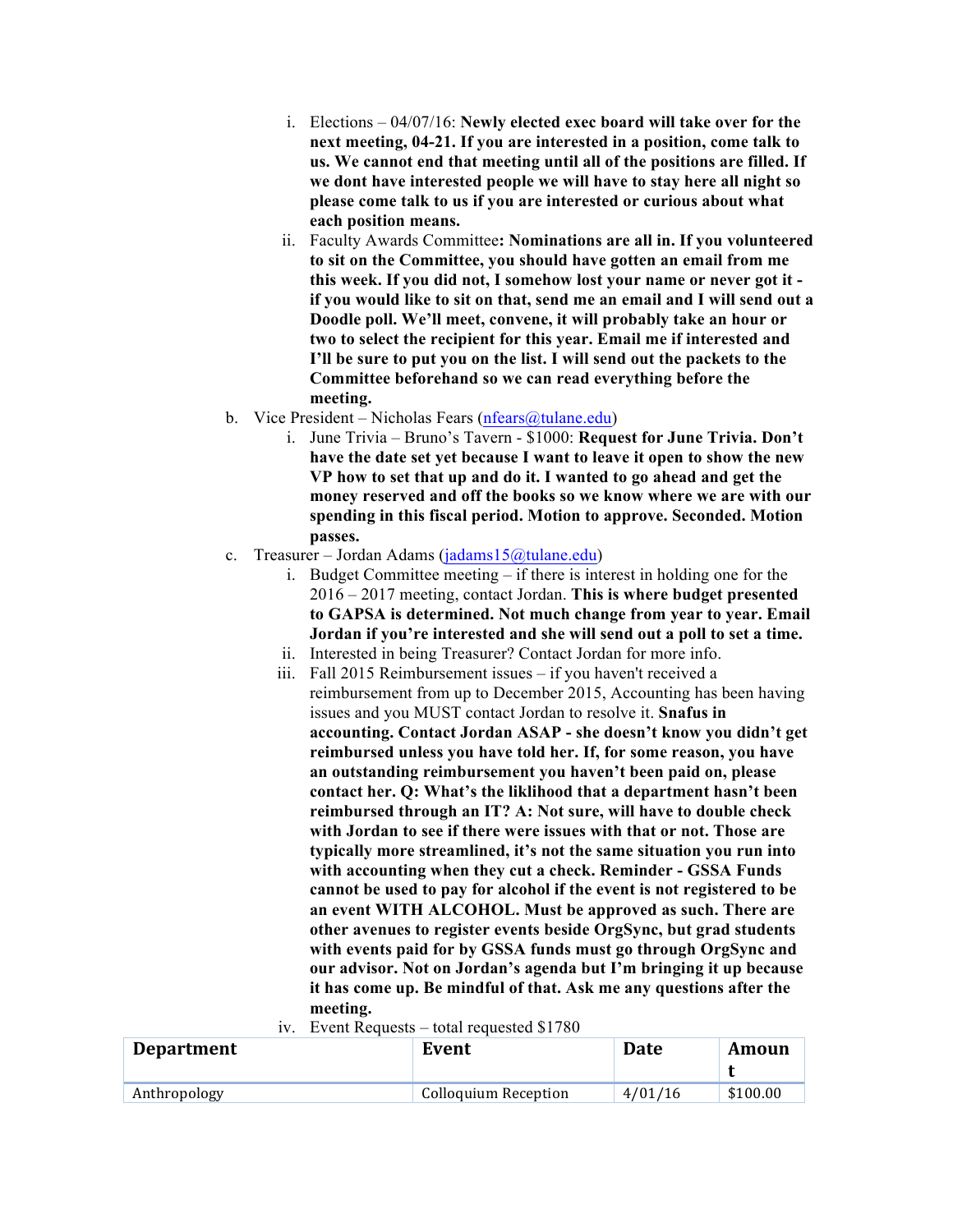| Chemical & Biomolecular Engineering | Department Dinner                | 4/21/16 | \$250.00 |
|-------------------------------------|----------------------------------|---------|----------|
| Chemical & Biomolecular Engineering | Post-Quals Social                | 5/28/16 | \$250.00 |
| Earth & Environmental Sciences      | <b>Graduate Student Meeting</b>  | 3/16/16 | \$175.00 |
| Ecology & Evolutionary Biology      | Ecolunch 3/11/2015               | 3/11/16 | \$60.00  |
| Ecology & Evolutionary Biology      | <b>Graduate Student Meeting</b>  | 3/17/16 | \$150.00 |
| Ecology & Evolutionary Biology      | <b>Graduate Student Meeting</b>  | 4/14/16 | \$150.00 |
| Ecology & Evolutionary Biology      | Ecolunch 4/1                     | 4/1/16  | \$60.00  |
| Ecology & Evolutionary Biology      | Ecolunch 4/8                     | 4/8/16  | \$60.00  |
| Ecology & Evolutionary Biology      | Stats Lunch                      | 3/17/16 | \$20.00  |
| History                             | <b>History Speaker Reception</b> | 3/16/16 | \$150.00 |
| History                             | <b>History Spring Meeting</b>    | 4/6/16  | \$175.00 |
| Latin American Studies              | <b>LAGO Monthly Meeting</b>      | 3/14/16 | \$120.00 |
| Neuroscience                        | D.U.N.K. Meeting                 | 3/18/16 | \$80.00  |
| Neuroscience                        | D.U.N.K. Meeting                 | 4/22/16 | \$80.00  |

Anthro: Funds for snack food after colloquium. This was tabled at the last meeting because we weren't sure about the date.

Chem E: Two events - first is faculty/staff/student dinner, about 50 people. Fees will only pay for student foods. Department is paying for part. Social is for first year students who have their Quals Exams in May.

**EES:** Monthly grad student meetings about departmental business.

EEB: Three ecolunches, grad students will be giving talks. Will be requesting funds for our last two grad student meetings. Also have our weekly stats lunch. Pretty much everything we're doing for the rest of the semester.

**History: Spring meeting to talk once a semester. Also requesting funds for food for a speaker reception.**

**LAST: Lunch meeting for LAGO, introducing new exec board and proposals for next year.** Buying lunch for members.

**Neuro:** Monthly grad student meeting. Each month a different lab presents their data. **Money is for coffee and donuts.** 

**Motion to vote as a slate. Seconded. Motion to vote. Slate passes.** 

| v. Speaker Requests |              |             |               |  |
|---------------------|--------------|-------------|---------------|--|
| Department          | Speaker      | <b>Date</b> | <b>Amount</b> |  |
| History             | Elaine LeFay | 3/16/16     | \$450.00      |  |

**This is for travel - coming in from UPenn, current Mellon Dissertation Fellow. Currently a Ph.D. candidate but research is very exciting. Working on connection between winds, public health, and treatments in Antebellum South.** Could appeal to many fields. Will be a workshop setting. Q: Coming in **on the 16th or what? A: Presentation is on the 16th. O: Can we get more info** since it appeals to lots of students? A: I have the info here. Thought I sent this **out** - will resend. Send it to one of us. Q: How far along is she? A: Very close. **She's very deep in the research going from archive to archive. Q: Is** department helping out? A: No. Q: Just travel, no lodging? A: Yes. Gotten all the **paperwork worked out with her. She's paying so we had to have all the forms in line.** 

## **Motion to approve. Seconded. Motion approved.**

d. Secretary – Abigail Nixon (anixon1@tulane.edu)

VI. New Business